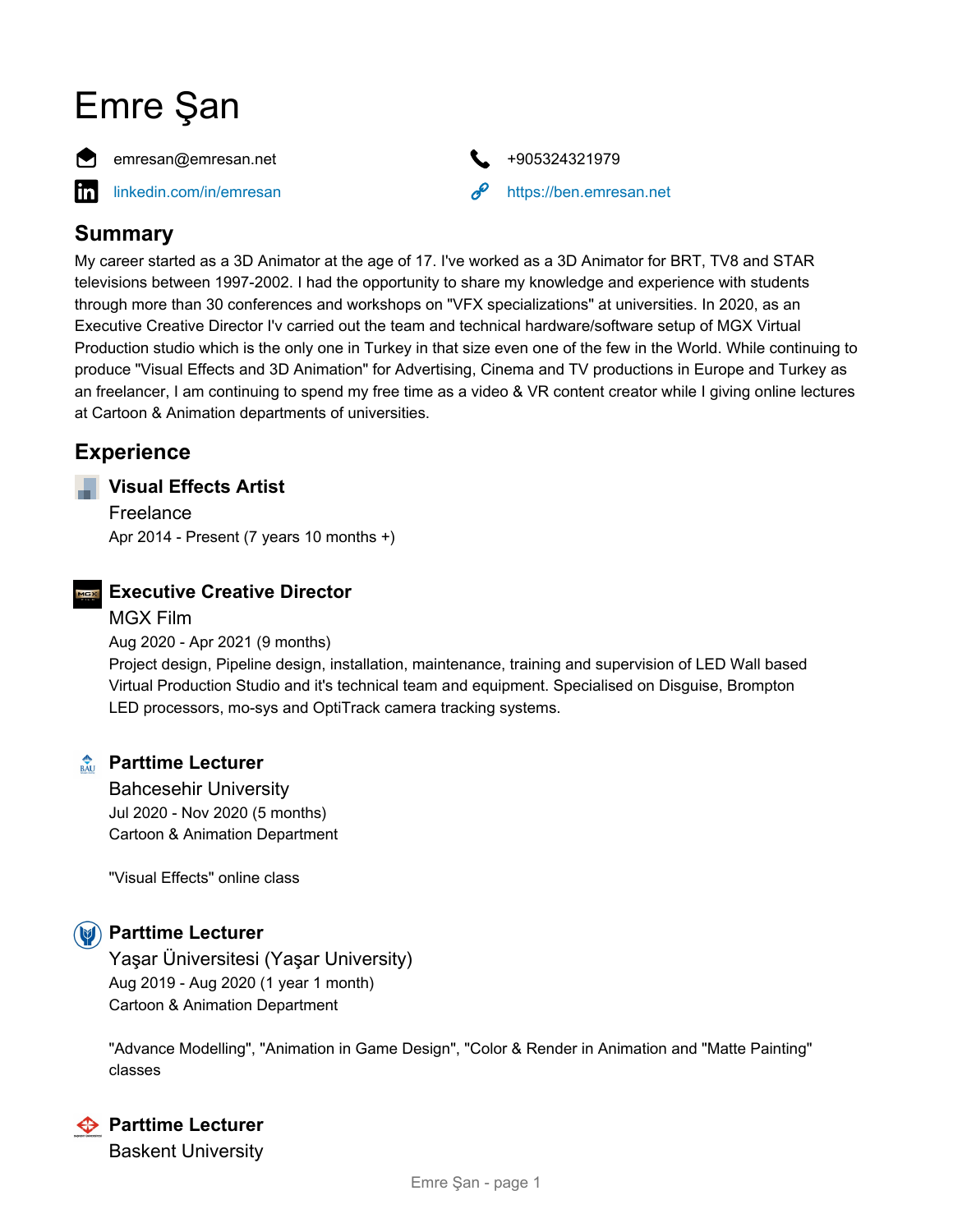Sep 2017 - Jan 2020 (2 years 5 months) Department of Visual Arts and Design - Animation Program

"Cinematic Story-Telling & Storyboard", "TV Advertising", "Cinematography", "Video Art", "Visual Effect Dynamics" classes.

# **FD** Senior Flame Artist

IPD / Istanbul Post Production Department Apr 2013 - Apr 2014 (1 year 1 month) Motion Graphics & VFX/Compositing for Futured films and TV Commercials

# **A** Smoke Artist

Lighthouse Visual Effects Feb 2011 - Feb 2012 (1 year 1 month) Visual Effects, Compositing and color Gradging for TV commercials



# **Parttime Lecturer**

Maltepe University Sep 2010 - Aug 2011 (1 year) Department of Visual Arts and Design - Animation Program

"Motion Graphic Design" class.

# **Motion Graphic Designer**

Turner Entertainment May 2010 - Jan 2011 (9 months) TV ID design

#### **PARTIME Lecturer**

Bilişim Eğitim Merkezi Jan 2009 - Aug 2010 (1 year 8 months) "Advanced techniques of 3D Animation" class.

# **MoJe<sup>x</sup> VFX** Artist

Mojo FX May 2006 - Jan 2007 (9 months) 3D animation and visual effects for TV Commercials and Video Clips

**Inferno Artist**

Oksijen Post Production 2003 - 2004 (2 years) Motion Graphic and compositing for TVC and Adverts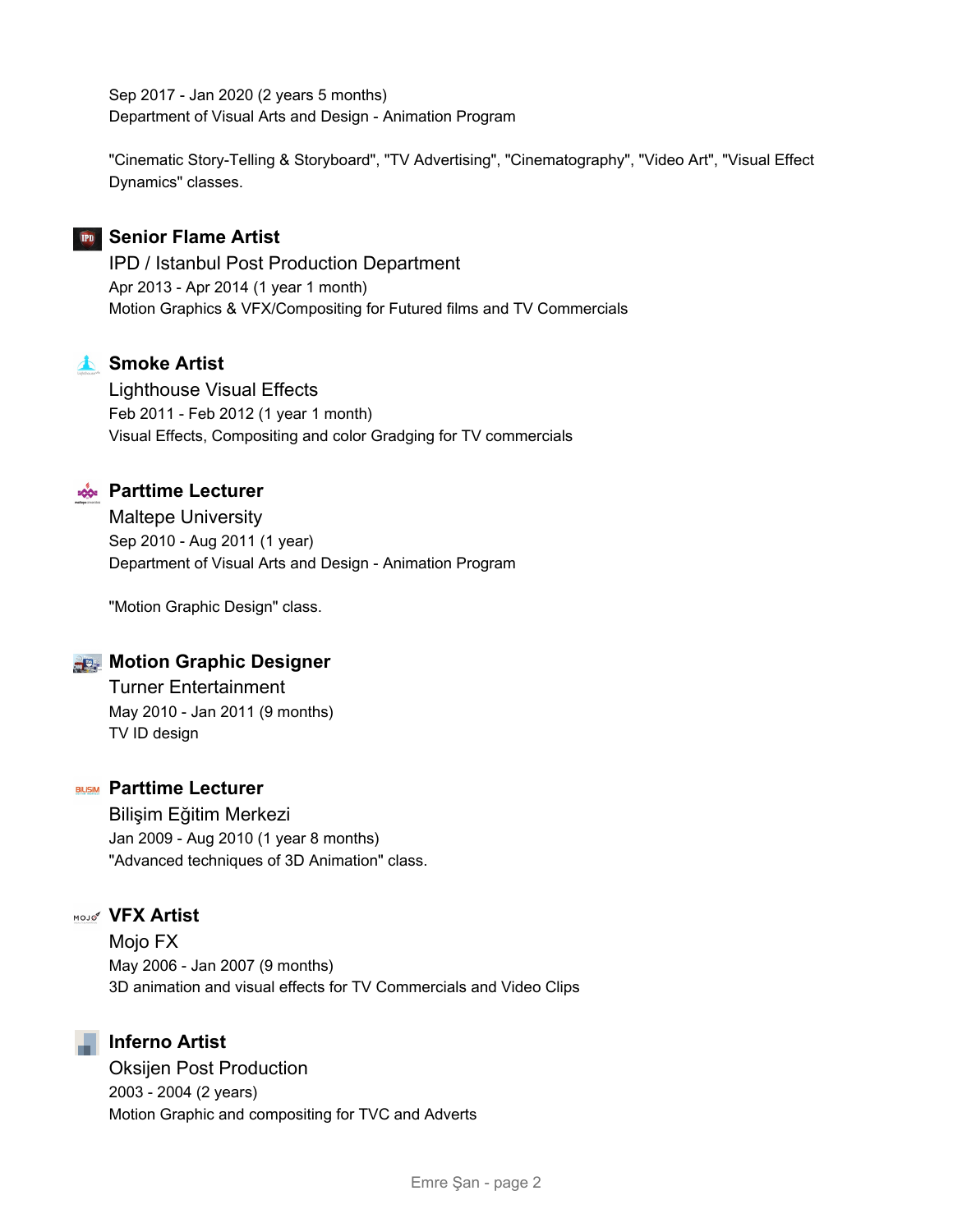# **Senior Flame Artist**

Trendy Production 2001 - 2002 (2 years) TV ID design, Motion Graphic Design and 3D Animation for TV channels, TV Commercials and Adverts

# **3D Animator**

Star Tv Sep 2000 - Apr 2001 (8 months) 3D Animation, TV ID design and motion graphic design



# **Flint Artist**

TV8 Jan 1999 - Jan 2000 (1 year 1 month) TV Show Credits and 3D Animations

# **3D Animator**

BRT tv Feb 1998 - Jun 1999 (1 year 5 months) 3D Animation and Intro videos for TV ID and TV Programs

# **Quantel EditBox Artist**

YENİ SOLUK CSA Jul 1997 - Jun 1998 (1 year) 2D Animation, 3D Animation and visual Effects for TV Commercials and Video Clips

# **Flint Artist**

Cactus Production Jun 1996 - Sep 1997 (1 year 4 months) Motion graphic desing anv 3D animaton for TV Commercials and Adverts

# **3DStudio Max Trainer**

Labirent Bilgisayar Jun 1995 - Sep 1996 (1 year 4 months) 3D Studio Max classes

# **Education**

# **Bahcesehir University**

Bachelor's degree, Design and Visual Communications 2008 - 2011

# **Maçka Mesleki ve Teknik Anadolu Lisesi**

High School Diploma, Graphic Design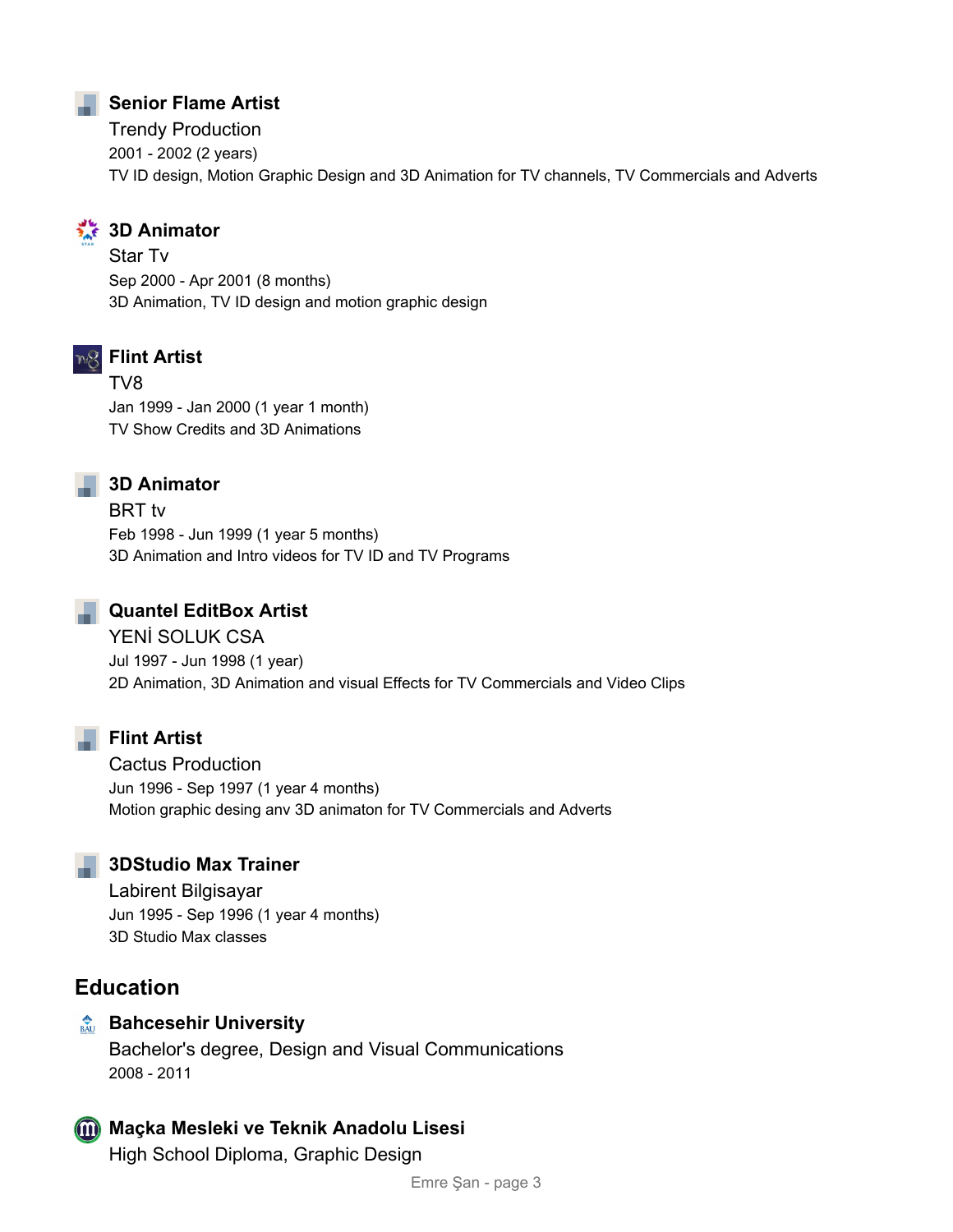# **Skills**

3D Modeling • 3D Animation • Digital Compositing • Adobe After Effects • Cinema 4D • Blender • Adobe Photoshop • Adobe InDesign • Adobe Illustrator • Autodesk 3ds Max

# **Honors & Awards**

#### **Certificate of Appreciation** - Istanbul Technical University

May 2001 I gave seminar and workshop on 3D Animation and Visual Effects specializations.



# **Certificate of Appreciation** - Sivas Cumhuriyet Üniversitesi

2008

I gave seminar and workshop on 3D Animation and Visual Effects specializations.



# **Certificate of Appreciation** - Karadeniz Technical University

Mar 2008

I gave seminar and workshop on 3D Animation and Visual Effects specializations.

# **Certificate of Appreciation** - Istanbul University

# May 2001

I gave seminar and workshop on 3D Animation and Visual Effects specializations.

# **Certificate of Appreciation** - Atatürk Üniversitesi

# Mar 2008

I gave seminar and workshop on 3D Animation and Visual Effects specializations.



# **Certificate of Appreciation** - Çanakkale Onsekiz Mart University

# Mar 2008

I gave seminar and workshop on 3D Animation and Visual Effects specializations.

# **Certificate of Appreciation** - Beykent University

#### Apr 2001 I gave seminar and workshop on 3D Animation and Visual Effects specializations.



# **Certificate of Appreciation** - Yildiz Technical University

# May 2001

I gave seminar and workshop on 3D Animation and Visual Effects specializations.

# **Certificate of Appreciation** - Selcuk University

#### Apr 2001

I gave seminar and workshop on 3D Animation and Visual Effects specializations.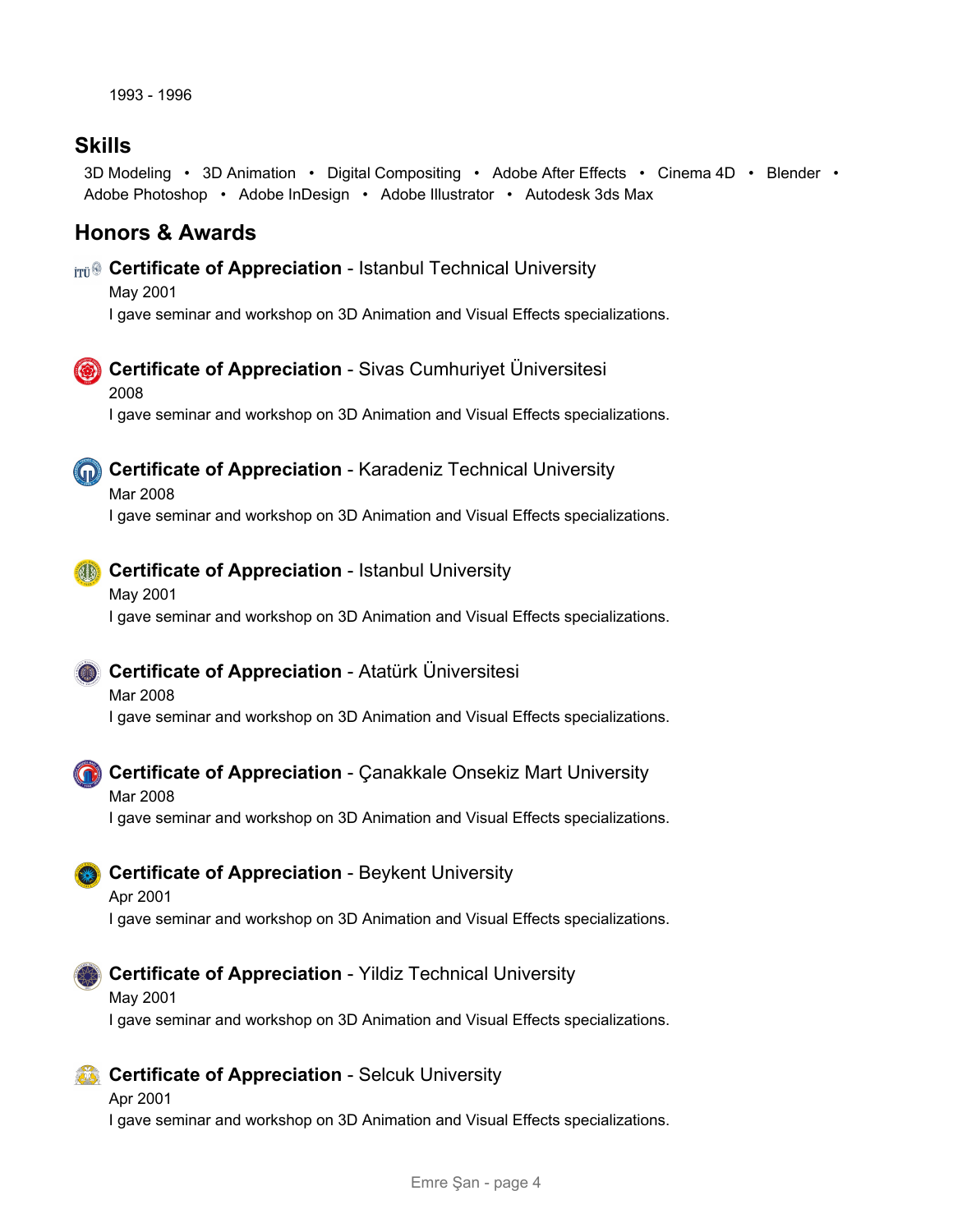# **Example 20 Certificate of Appreciation** - Dokuz Eylul University

Apr 2001 I gave seminar and workshop on 3D Animation and Visual Effects specializations.

# **Certificate of Appreciation** - Dumlupinar University

Mar 2008 I gave seminar and workshop on 3D Animation and Visual Effects specializations.

# **Certificate of Appreciation** - Anadolu University

Apr 2001 I gave seminar and workshop on 3D Animation and Visual Effects specializations.

**Certificate of Appreciation** - Anadolu University

Mar 2008 I gave seminar and workshop on 3D Animation and Visual Effects specializations.

# **Certificate of Appreciation** - Orta Doğu Teknik Üniversitesi / Middle East Technical **University**

Mar 2008

I gave seminar and workshop on 3D Animation and Visual Effects specializations.

# **Certificate of Appreciation** - Gazi University

# Mar 2008 I gave seminar and workshop on 3D Animation and Visual Effects specializations.

**Certificate of Appreciation** - Dokuz Eylul University

# Mar 2008 I gave seminar and workshop on 3D Animation and Visual Effects specializations.

**Certificate of Appreciation** - Istanbul Kultur University

May 2001 I gave seminar and workshop on 3D Animation and Visual Effects specializations.

**CET Certificate of Appreciation** - Adnan Menderes University

# Mar 2008

I gave seminar and workshop on 3D Animation and Visual Effects specializations.



# **Certificate of Appreciation** - Afyon Kocatepe University

# Mar 2008

I gave seminar and workshop on 3D Animation and Visual Effects specializations.

```
Certificate of Appreciation - Akdeniz University
```